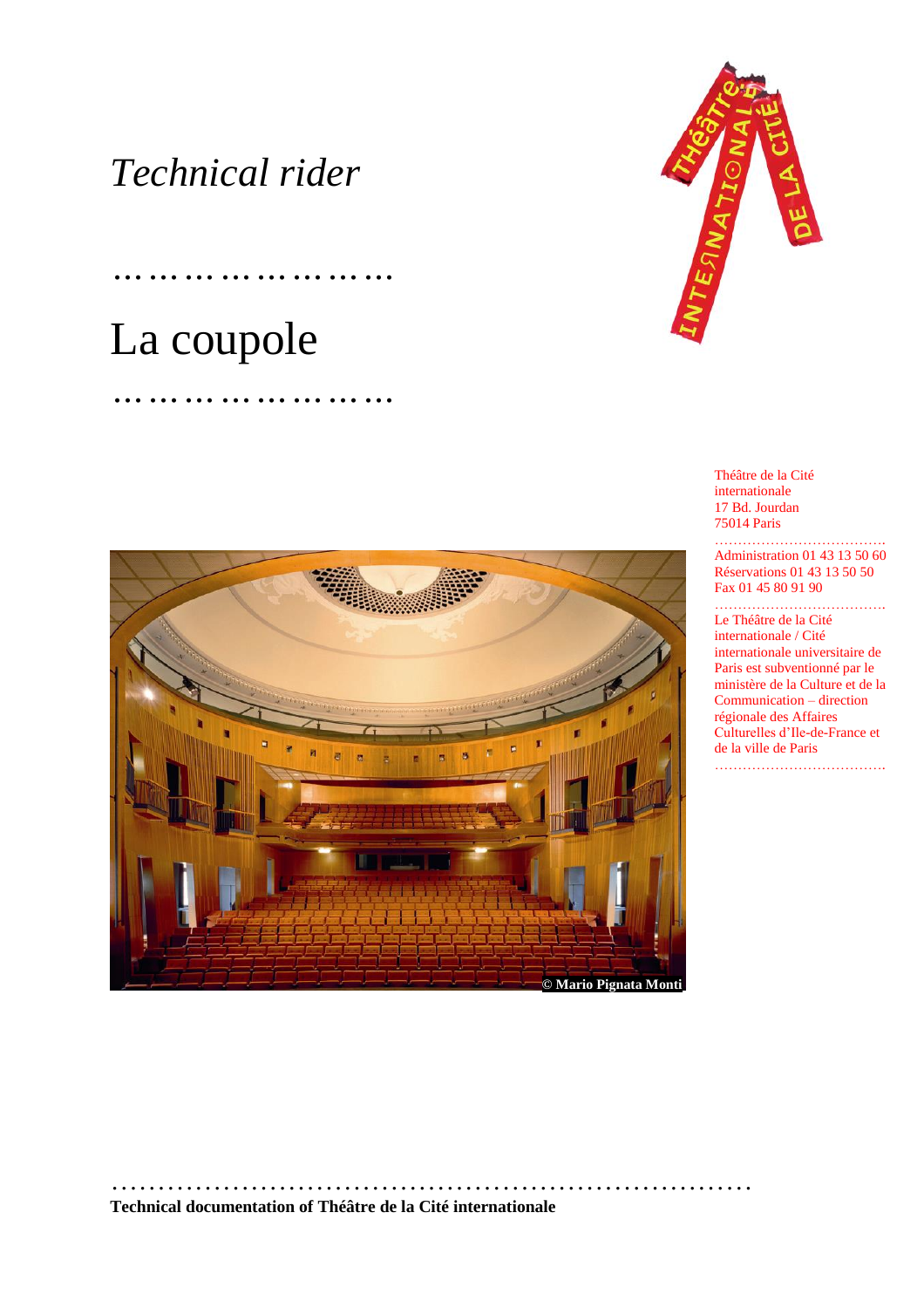

Hello,

**You are going to be hosted by a theater that is subject to legislation regulating Public-Access Buildings**.

The Théâtre de la Cité internationale is situated at the Cité universitaire. It has three different theaters.

The following documents are a technical rider with house plans for "La coupole" at the Théâtre de la Cité international, an L category theater (for auditions, conferences, meetings, performances and other uses). **It is part of the Cité internationale, a 1st category establishment (able to host more than 1500 people).**

We wish you all the best for your work and hope that you will be able to put the information and documents you find here to good use.

We ask that you send us your technical requirements **no later than 2 months before** your first performance to help us prepare for your arrival.

#### **Our offices are open from Monday to Saturday, 10 am-1 pm and 2 pm-6 pm.**

We remain at your disposal should you need any additional information.

The technical team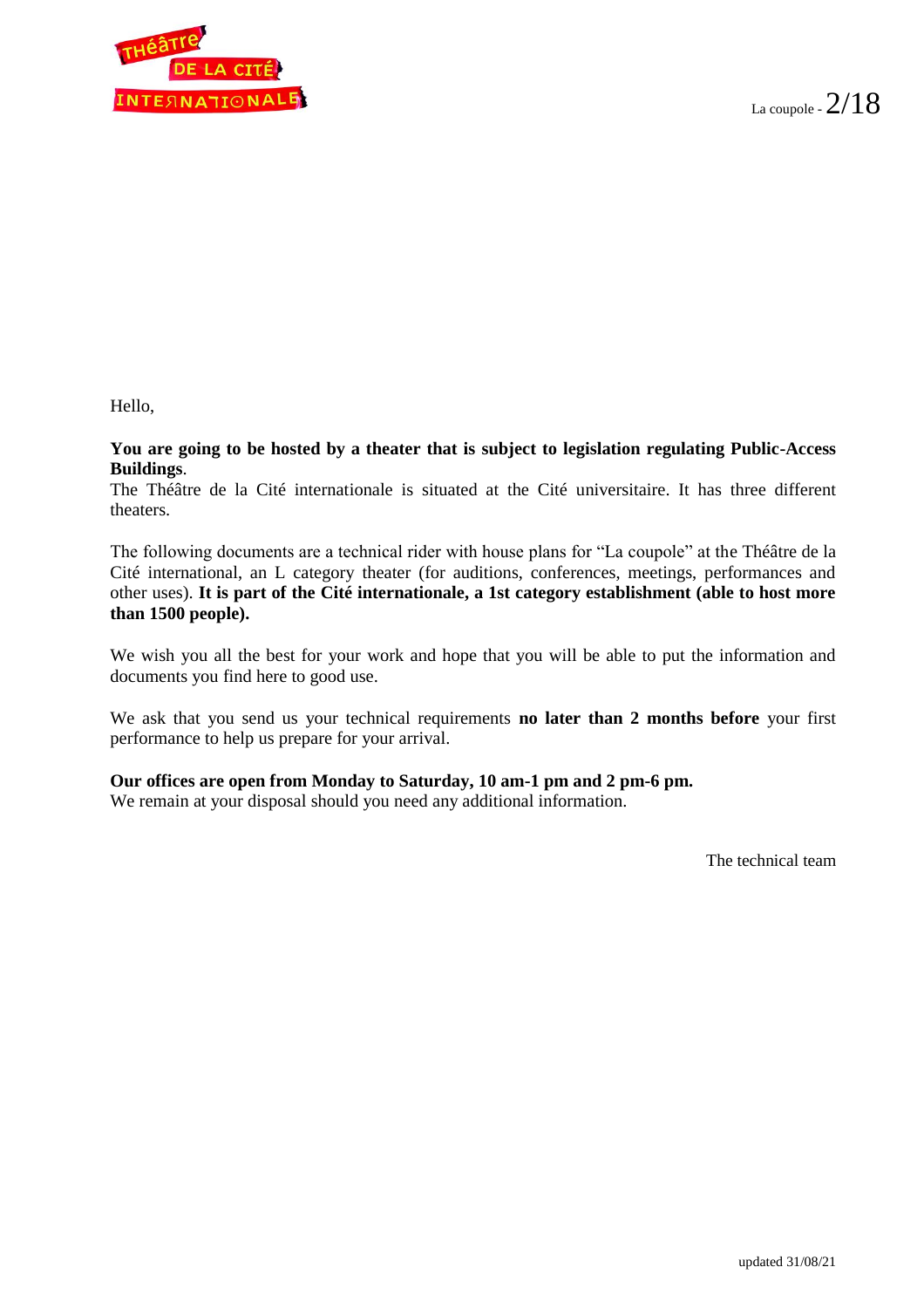

## Table of contents

| Contact information         | $\overline{4}$ |
|-----------------------------|----------------|
| Getting here                | 5              |
| Auditorium                  | 6              |
| <b>Stage</b>                | $\overline{7}$ |
| Dressing and laundry rooms  | $10\,$         |
| Lighting equipment          | 11             |
| Sound equipment             | 14             |
| Video equipment             | 16             |
| Information about your show | 17             |
| Plans                       | 18             |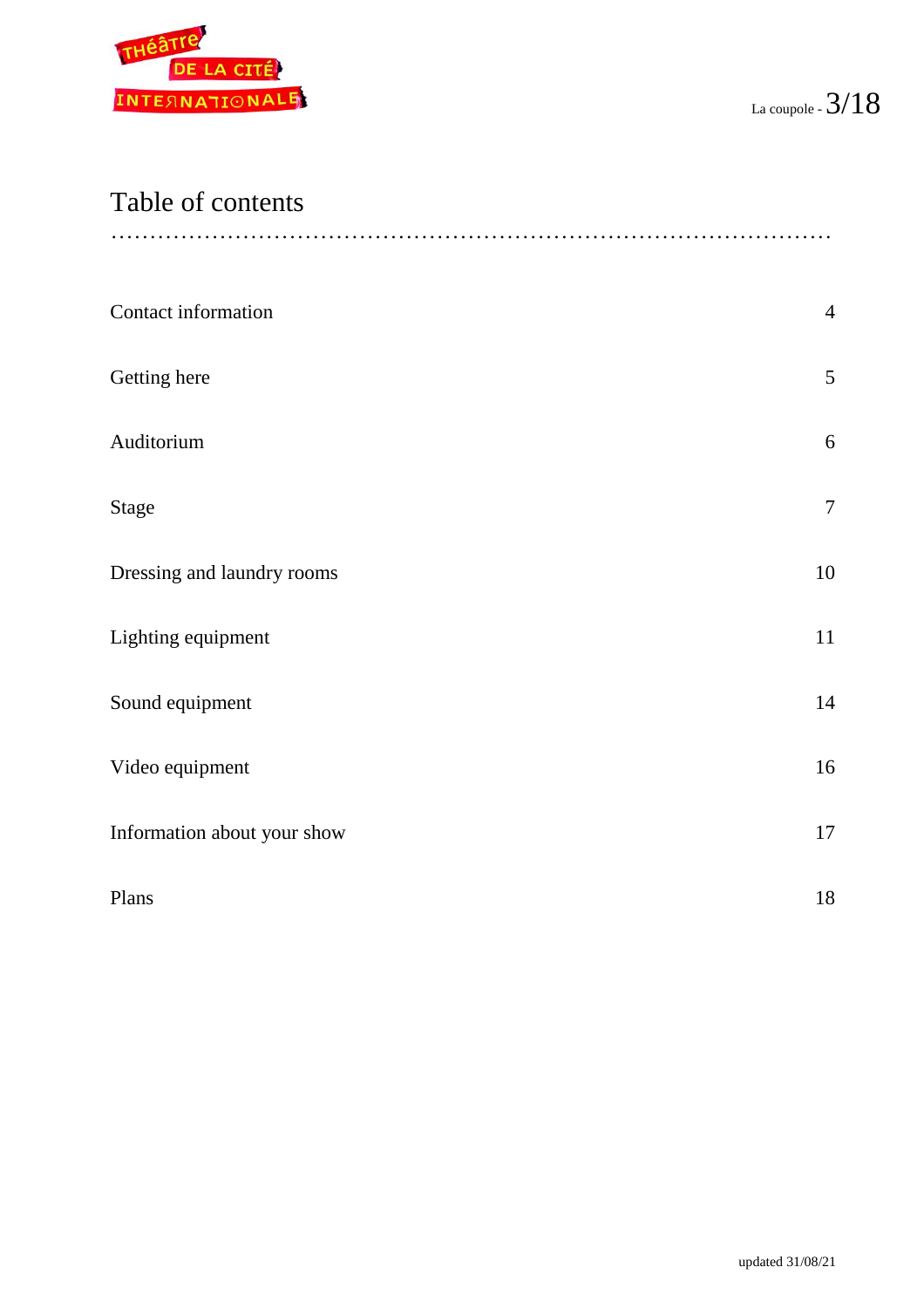

## Contact information

…………………………………………………………………………………

Administration tel. 0033 (0) 1 43 13 50 60 fax. 0033 (0) 1 43 13 55 01

Technical Director - – François Dumont tél. 0033 (0) 1 43 13 50 51 port. 0033 (0) **7 57 48 61 87** mail. francois.dumont@theatredelacite.com

Stage Manager - Jean-Marc François port. 0033 (0) 7 57 48 61 85

mail. jean-marc.francois@theatredelacite.com

Stage Manager - Jean-Charles Guigues

cell. 0033 (0) 6 78 44 12 99

mail. jean-charles.guigues@theatredelacite.com

Master Electrician - François Frieh

cell. 0033 (0) 6 71 65 42 17

mail. francois.frieh@theatredelacite.com

House Manager - Philippe Lesèque

cell. 0033 (0) 6 50 98 20 30

mail. philippe.leseque@theatredelacite.com

Sound Master - Stéphane Grouard

cell. 0033 (0) 6 69 43 67 82

mail. stephane.grouard@theatredelacite.com

Sound Master - Stéphane Grouard

cell. 0033 (0) 6 69 43 67 82

mail. stephane.grouard@theatredelacite.com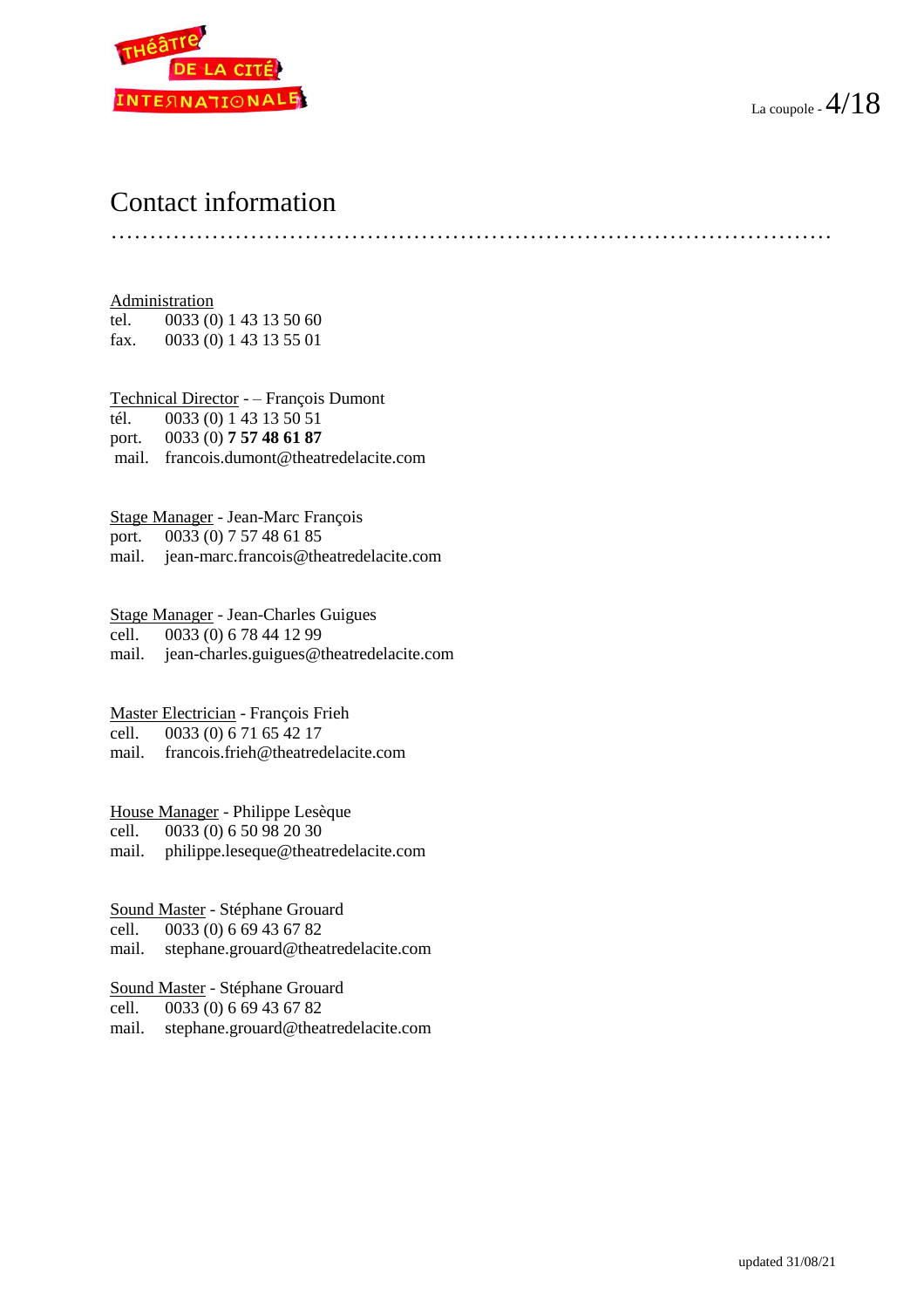

## Getting here

…………………………………………………………………………………

#### *Getting here by car*

Take the Parisian beltway ("Périphérique") and exit at the Porte d'Orléans.

From the Porte d'Orléans, take the Avenue de la Porte d'Orléans to the Place du 25 aout 1944 and turn right onto the boulevard Jourdan, 75014 (see the map on the website). The entry for cars and trucks is at number 27, boulevard Jourdan.

#### Details

In order for your transportation vehicle (for set or equipment) to be allowed access to the site, you must communicate the following information to us by email no later than 48 hours before your arrival:

- the date and time of your arrival
- the type of vehicle
- the vehicle's license plate number
- the driver's name
- duration of the stay in the parking
- the date and time of your departure

Please also let us know if there will be several different rotations

#### *Getting here by public transportation*

RER B - Station Cité Universitaire

#### TRAMWAY T3 - Station Cité Universitaire

BUS 21 - Cité Universitaire stop BUS 67 - Stade Charléty stop

BUS 88 - Jourdan-Montsouris stop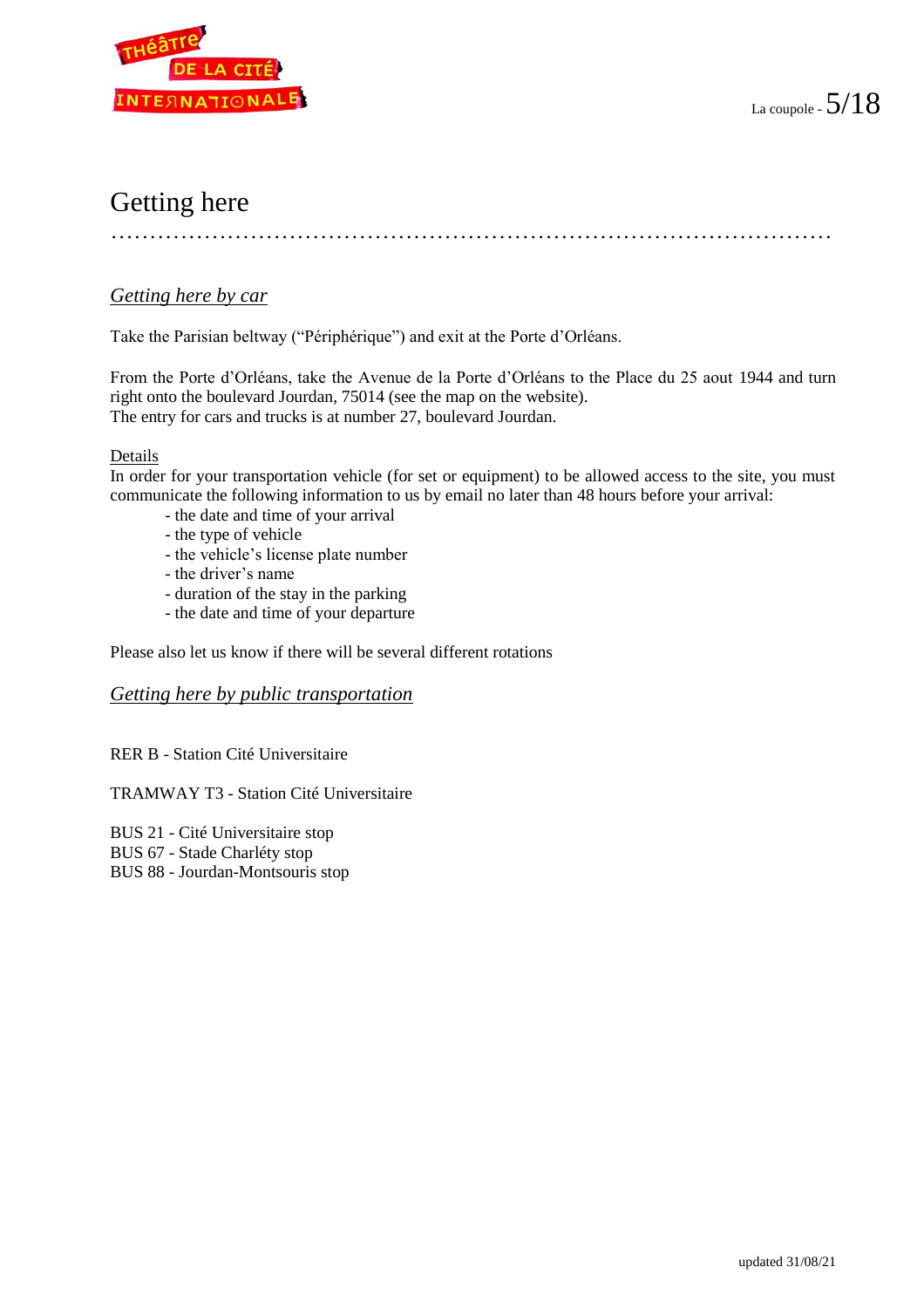

## Auditorium

…………………………………………………………………………………

Located on the **first floor of the main building**, this theater includes an entryway, seats, stage and dressing rooms for the artists.

#### **CAPACITY**

In a curved shape with seats arranged in rows, this theater contains 418 seats on two levels

- Stalls : 300
- Balcony : 118
- Reduced mobility seats in the balcony : 8

#### CONTROL BOOTH

The control booth for both sound and light is in an open bay *Distance from the axis of the control booth to :* 

- Edge of the stage 14.68 m

- Stage frame 16.62 m

#### **HOOPS**

The theater has two hoops that allow for frontal projectors to be hung *- Barrel hoop* Maximum weight 180 distributed kg Height of the stage ceiling : 9.58m *- Balcony hoop* Maximum weight 180 distributed kg Height of the stage ceiling : 4.54m

#### GENERAL INFORMATION

**If your performance requires that certain seats be blocked off, whether for visibility issues or for technical equipment, please let us know about this before the beginning of the season by getting in touch with our technical director.**

**Any other additional requests must be submitted to the technical director no later than one month before your performance.**

#### OPENING HOURS

| During set up and rehearsals: | $9$ am-1 p         |
|-------------------------------|--------------------|
| During performances:          | $10 \text{ am-}11$ |

 $m/2$  pm-6 pm/ 7 pm-9 pm  $pm/ 2$  pm-6 pm/ 7 pm-10 pm

The technicians have days off on Wednesday and/or Sunday Days off between two days of work must contain at least 11 consecutive hours.

**Thank you for letting us know how long it will take to strike and pack the equipment for your show.**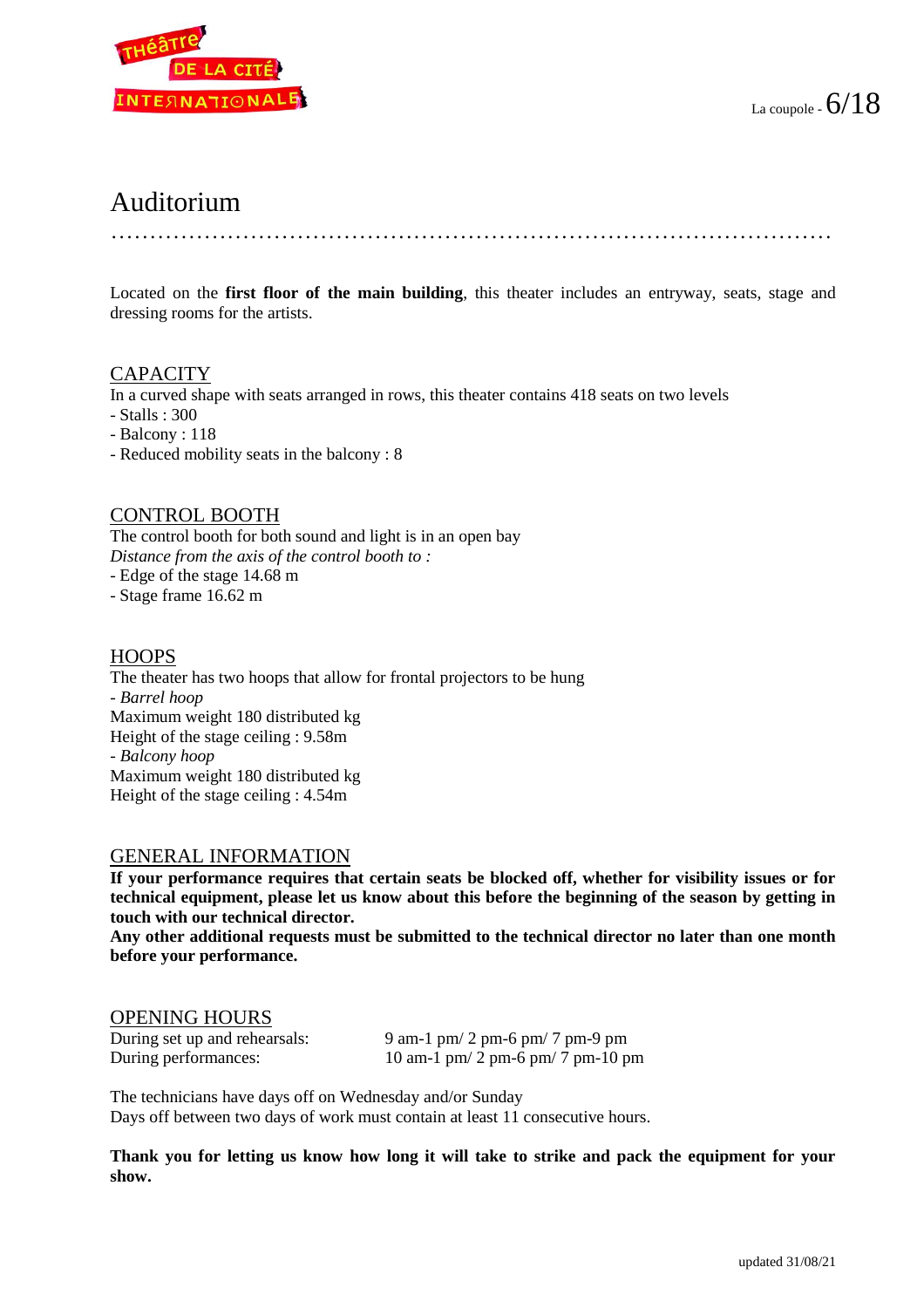

### Stage

…………………………………………………………………………………

#### **SECURITY**

Material used on stage must be treated according to the current norms against inflammability M1 (A2/B). A certificate of classification must be given to technical direction before any set up on stage can begin.

Installations like sets, constructions, and riggings must respect all current norms in terms of their uses. A certificate of standardization and use must be given to technical direction before any set up on stage can begin.

Legislation concerning the construction of scenery on stage in front of an audience requires a minimum distance of 2 meters between stage and audience. For this reason, the first piece of scenery will be placed behind the emergency exit stage right and left.

It is forbidden to clutter the space between the stage and the first row of the audience. It is forbidden to cover the emergency exits' lights.

For any work carried out on the upper flies, hand tools must be carried on a work belt. A zone with prohibited access corresponding to the area where work is going on must be clearly marked off. Any work on the grid must be signaled to the house manager.

#### CONTROL BOOTH

#### **Stage control boxes and control panels for flies**

The control panels for the stage and for building services are located downstage left.

The controls for manual booms are located stage left at stage level and at the first level of service catwalks.

The controls for electrical pipes are located stage left.

#### MOVEMENT ON STAGE

To get from stage left to stage right, artists can take a corridor located behind the upstage.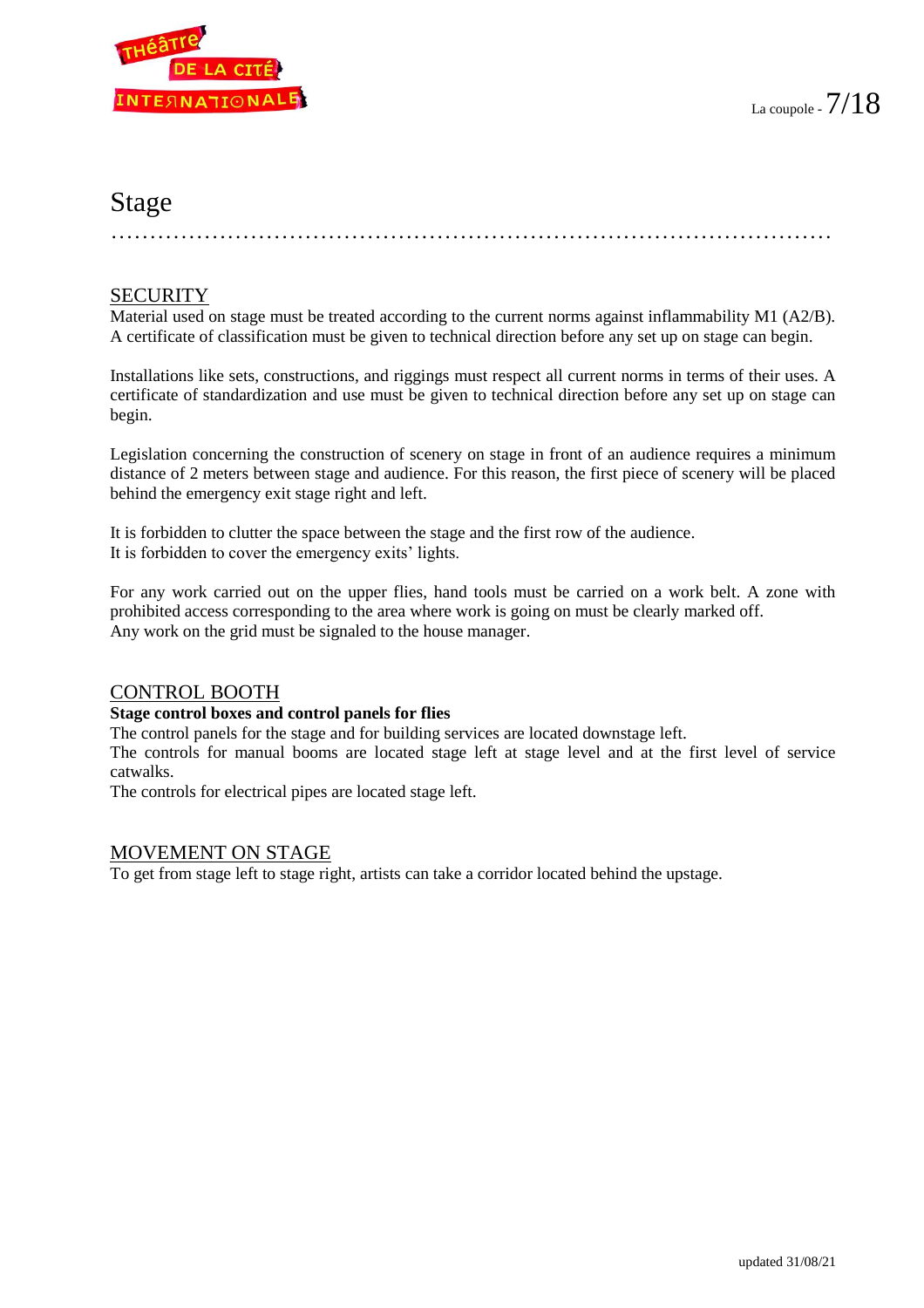

#### STAGE MEASUREMENTS

Height of the stage: 0,92m The stage are made of slab in beech of 1 meter by 1 meter Weight capacity of the stage floor: 750 kg/m2 There is no space underneath the stage Floor: black hardwood

#### *Dimensions*

| Opening of the proscenium :                                            | $12,98 \; \mathrm{m}$ |
|------------------------------------------------------------------------|-----------------------|
| Height of the proscenium :                                             | $9,15 \; \text{m}$    |
| Height under the mechanical booms:                                     | $12,35 \; \text{m}$   |
| Height under the offset booms:                                         | $12,75 \; \text{m}$   |
| Height under the upper flies :                                         | $12,95 \; \mathrm{m}$ |
| Distance from catwalk to catwalk :                                     | $16,30 \text{ m}$     |
| Depth from behind the frame to the last motorized boom $n^{\circ}10$ : | $9.43 \text{ m}$      |
| Depth from behind the stage frame to the backstage door:               | $9,89 \,\mathrm{m}$   |
| Depth from the edge of the stage to behind the stage frame:            | $2,00 \text{ m}$      |
| Opening of the stage right wall to the fly controls stage left :       | $17.90 \text{ m}$     |

#### UPPER FLIES

Height: 13.00m Overload authorized on the deck: 250 kg/m²

FLIES 14.90 m long, certain booms are equipped with supplementary extensions.

#### *Manual booms*

20 offset manual booms from P1 to P20 – MLW: 250 kg (see plan)

*Mechanical booms* 10 mechanical booms at fixed speed from E1 to E10 – MLW: 500 kg (see floor plan) Speed: 4 seconds/meter Careful: the E1 is weight-bearing at 9.55 m, E2 at 8.70 m 1 mechanical, American-style boom MA MLW: 200 kg

*Catwalks* 3 service catwalks stage left, height under the ceiling 4.50 m, 7.00m, 10.43 m 2 service catwalks stage right, height under the ceiling 4.50 m, 7.00 m

#### **For all set-up, please take into account the weight bearing on each fly.**

**Operation of the booms and access to the catwalks and to the stage's upper flies is only authorized for house technicians and designated personnel.**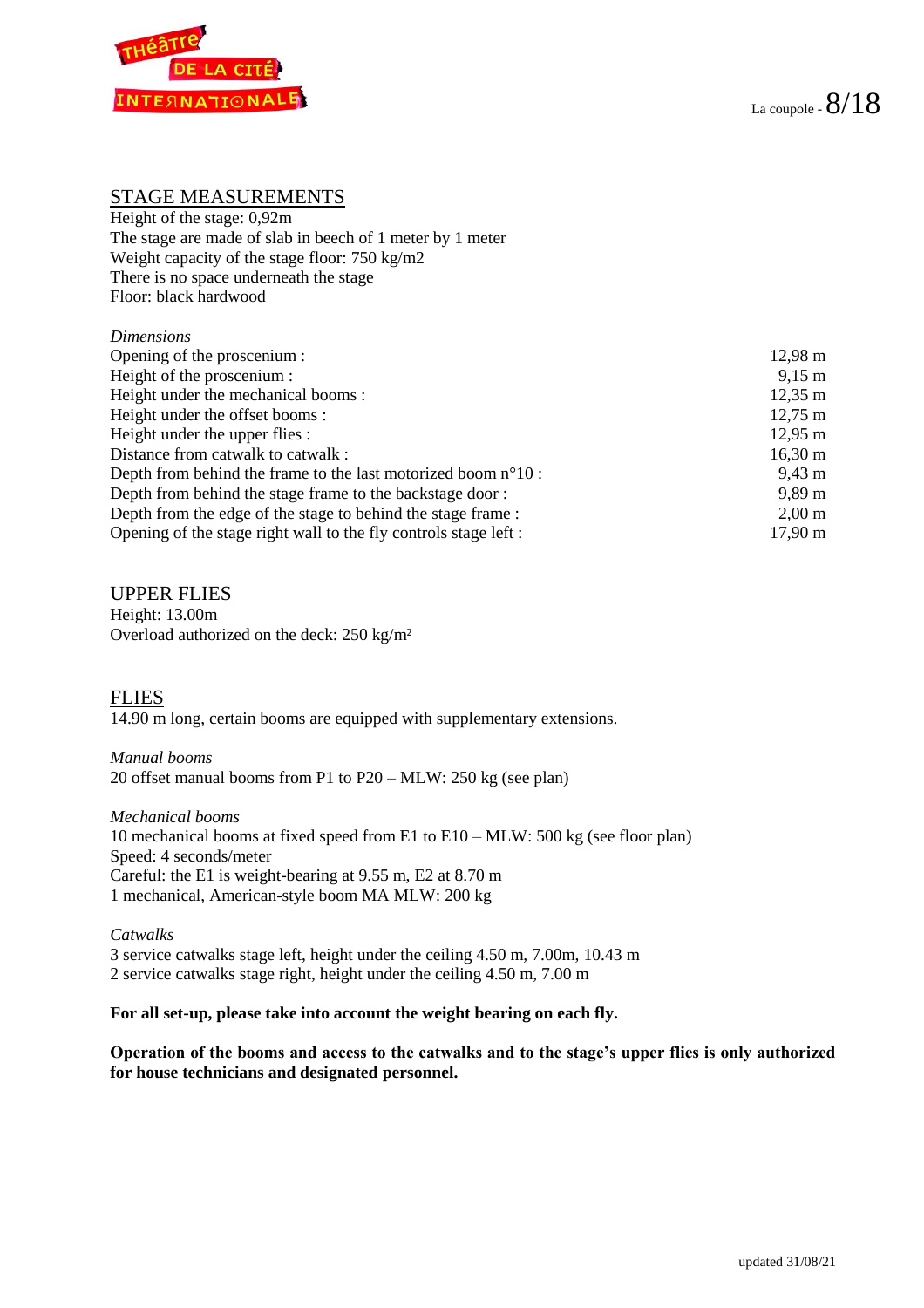

#### EQUIPMENT

*Dance floor covering*  10 13m x 1.50 m pieces tailored to the size of the stage 1 15m x 1.50m piece

*Curtain rail*  1 Gerriets Trumph curtain rail, 15 m opening

*Risers* H x W : 2.00 m x 1.00 m Authorized to carry 750 kilos Adjustable height: 20 cm/1 m

#### CURTAINS (No downstage curtains)

| 9 Black velvet curtain legs      | HxW 10m x 2,70m  |
|----------------------------------|------------------|
| 4 Black velvet curtain legs      | HxW10m x4,10m    |
| 14 Black velvet curtain legs     | HxW 10m x 1,40 m |
| 2 Black velvet curtain legs      | HxW 10m x 2.60 m |
| 5 Black velvet teasers           | $HxW$ 3m x 17m   |
| 4 Black velvet backdrop curtains | HxW9m x 10m      |
|                                  |                  |

#### DOCK DOORS FOR UNLOADING SETS

Located upstage right, the scenery elevator must be used. Deliveries should be made to the dock doors at the upper level.

#### **The scenery elevator is shared by the "La Galerie" and "La Coupole" theaters. It can only be operated by a house technician.**

*Dimensions of the scenery elevator:* Internal length and depth: L3.00m x D2.30m Internal height: H3.20m Opening way for the sliding doors: H3.19m x W1.80m

MLW 1500kg, located on the upstage right side of the stage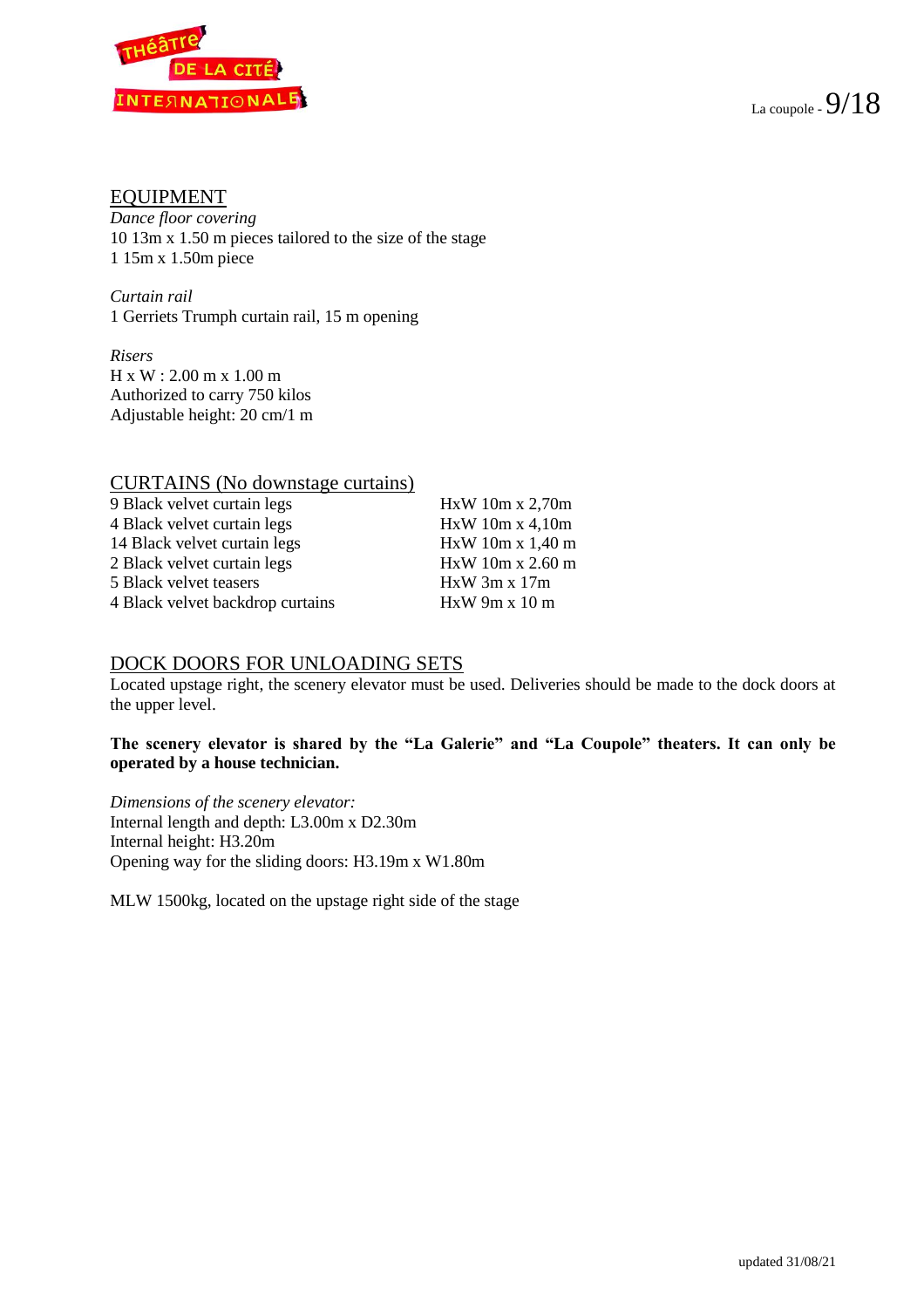

## Dressing and laundry rooms

…………………………………………………………………………………

#### DRESSING ROOMS

The theater includes 2 group dressing room equipped with stage monitors, lighted mirrors, sinks, shower and toilet.

They can host 11 actors comfortably. They are located stage left and are divided onto two different levels without an elevator.

#### LAUNDRY ROOMS

#### **The laundry room is shared by two theaters**

- 2 dryers
- 2 washing machines
- 2 sinks
- 1 steam generator iron
- 1 sewing machine

**The theater's dresser is the only person who can use these machines**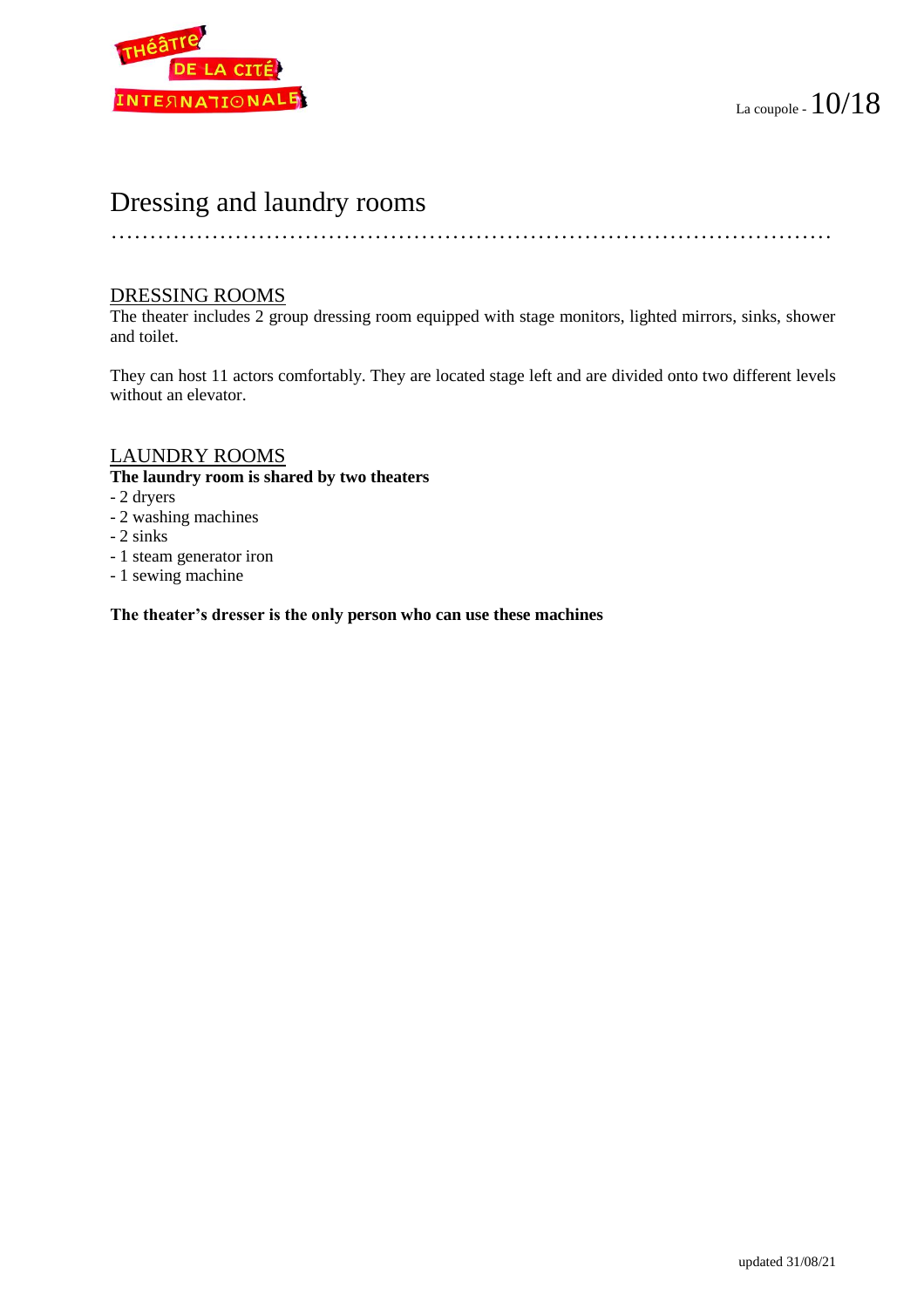



#### ALL OF THE EQUIPMENT LISTED BELOW IS SHARED BY ALL THREE THEATERS. WE CANNOT THEREFORE GUARANTEE ITS AVAILABILITY

…………………………………………………………………………………

## Lighting equipment

Focusing is done with a Hi WAY type tower or a raisable platform with stabilizing weights. Working height is 9.00 m. **Focusing the spots and the use of the raisable platform is limited to house technicians or designated personnel.**

Any preliminary set-up will only be possible if the stage is available. Thank you for informing us of your needs 1 month before your arrival (on the floor plans scaled at 1/50th)

Our theater possesses a set of commonly referenced gels. Contact our stage manager with your needs.

#### DIMMERBOARD

1 Congo junior dimmerboard

**If the control booth has to be in the theater itself, modalities for this must be negotiated with the technical director. In this case, the location reserved for this purpose is under the ceiling made by the balcony's floor, in front of the existing control booth. This arrangement takes out 20 seats (see the cross section plan).**

#### POWER OF DIMMERS

144 MEMORACK ADB 3kW dimmers in electrical cabinet 12 MEMORACK ADB 5kW dimmers in electrical cabinet 2 ADB memopacks 15XT 6x3kW in the stage left catwalk

#### POWER AVAILABLE IN THE THEATER

1 three-phased 125A socket situated upstage

1 three-phased 125A socket above the balcony seats

9 three-proned P17 32A outlets distributed throughout the theater

#### ADDITIONAL MOVABLE DIMMER PACKS

| 3 ADB memopack | 6x3kW |
|----------------|-------|
| 2 ADB memopack | 3x5kW |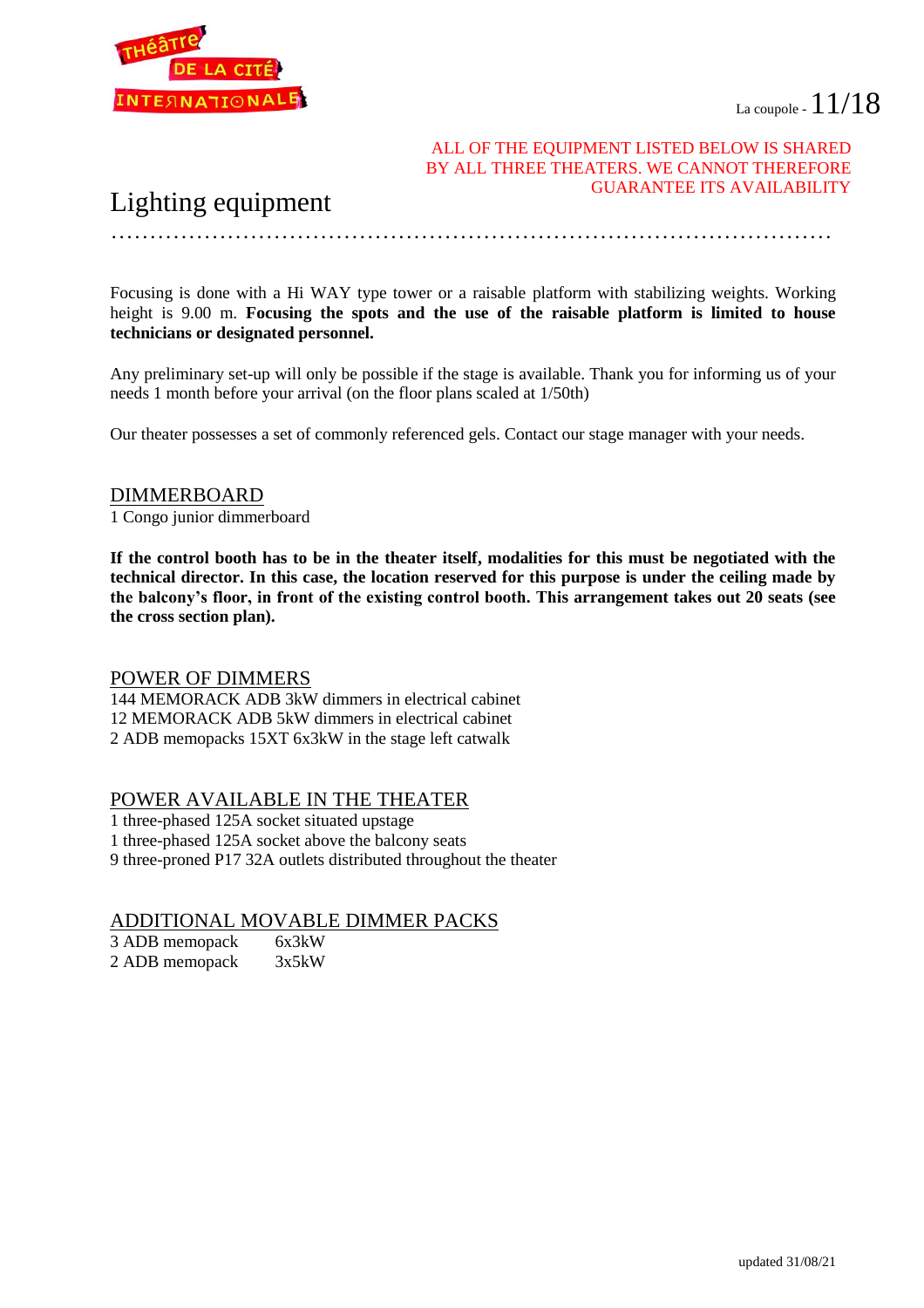

#### SPOTLIGHTS

Spotlights PC JULIAT 2 kW.329 HPC Spotlights PC JULIAT 1 kW.310 HPC Spotlights PC FL 650 Spotlights PC FL 2000 Spotlights ADB 5 kW Spotlights ADB 5 kW / 2.5KW HQI Spotlights POLUX 5 kW Profile spot JULIAT 613 SX 1 kW (28/54 angle)<br>Profile spot JULIAT 614 S 1 kW (13/42 angle) Profile spot JULIAT 614 S Profile spot JULIAT 614 SX 1 kW (15/38 angle) Profile spot JULIAT 714 S 2 kW (12/43 angle) Profile spot JULIAT 714 SX 2 kW (15/40 angle) Profile spot JULIAT 713 SX 2 kW (Angle 29/50) Profile spot SNX 934 HMI 2.5 kW (Angle 18/38)

Profile spot JULIAT 713 SX 2 kW (29/50 angle) Profile spot SNX 934 HMI 2.5 kW (18/38 angle) Profile levron spot 1 kW (28/54 angle)

Cyc light spot ADB ACP 1001

Spotlights PAR 64 En 220 V lamps CP 60 / CP 61 / CP 62 /CP 95 Spotlights PAR Led Showtec Spectral M3000

Low Voltage spotlights SCENILUX 250 W. Low Voltage spotlights SCENILUX 500 W.

Svoboda footlights ADB 9 x 250 W. Dichroic footlights T10 110v.

Spotlights REDHEAD Spotlights BLONDE Spotlights in bands, FLUORESCENT LIGHT JULIAT 744 Spotlights STROBOSCOPE DMX MARTIN ATOMIC 3000

#### ACCESSORIES

Side arms Color frames Flags for PC 2 kW Flags for PC 1 kW Fresnel lamps Ground turntables Diaphragms for the S/SX series Diaphragms for the ADB series Gobo holders JULIAT S/SX Gobo holders ADB Light stands 3 meters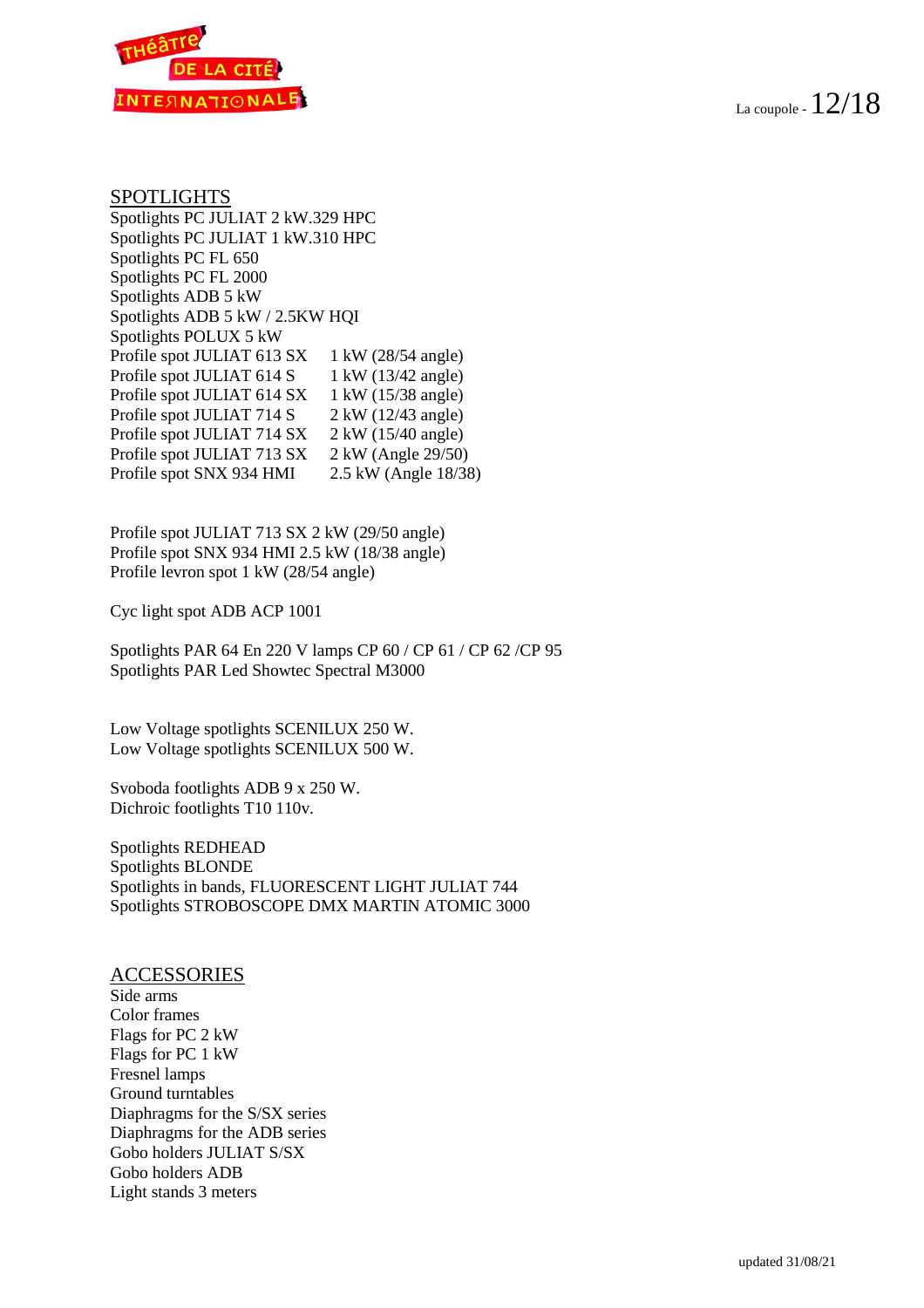

Light stands less than 3 meters

La coupole -  $13/18$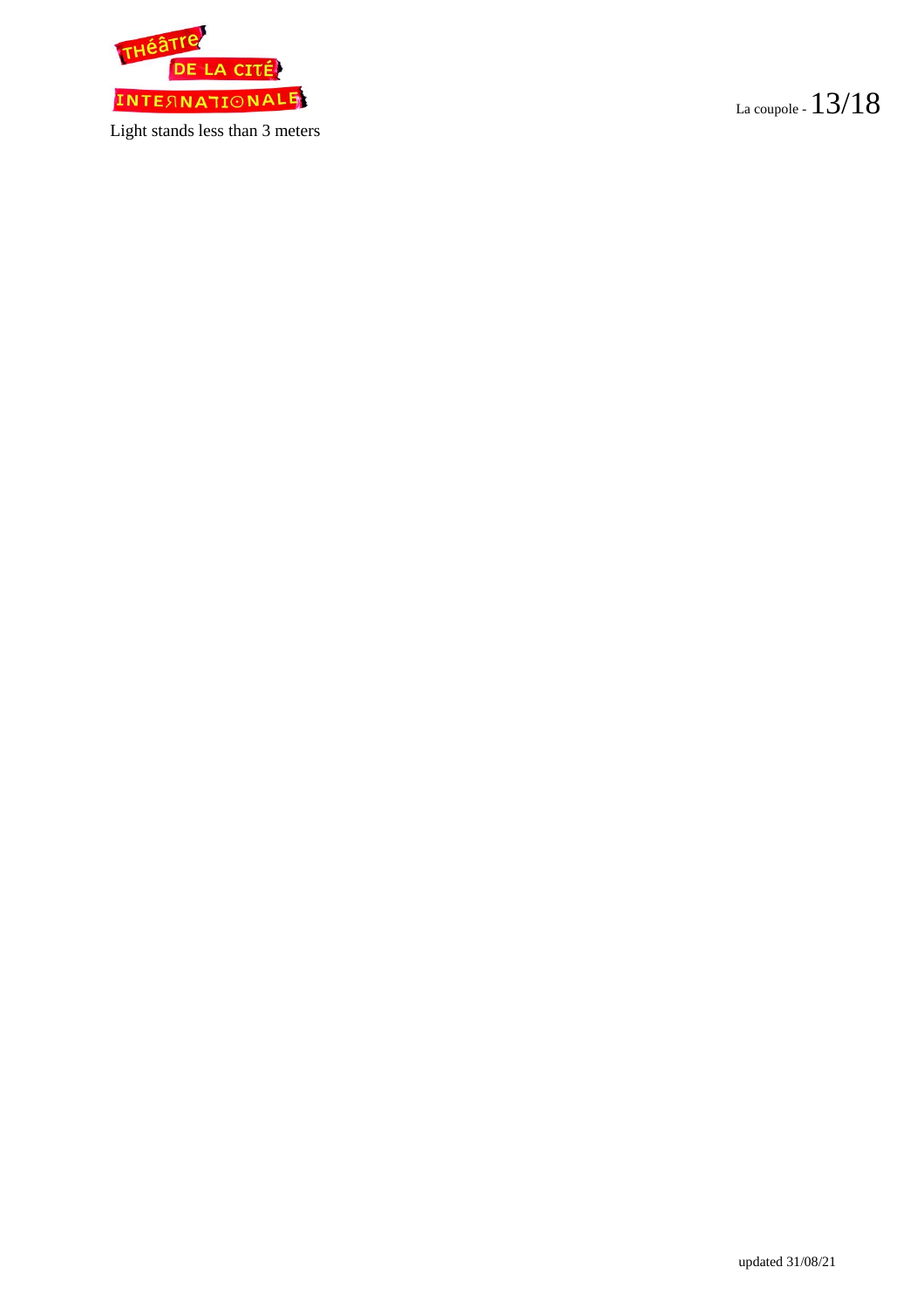

#### ALL OF THE EQUIPMENT LISTED BELOW IS SHARED BY ALL THREE THEATERS. WE CANNOT THEREFORE GUARANTEE ITS AVAILABILITY

## Sound equipment

Please be aware of the volume level. This theater is located above " La Galerie " theater which may have simultaneously scheduled performances. You must therefore inform us about your needs in terms of volume level.

…………………………………………………………………………………

**In accordance with the Aout 2017 noise decree n°2017-1244, please take note of the fact that the audience cannot be submitted to acoustic pressure above 102 db (a)**

#### CONTROL BOARDS

|                  | SOUNDCRAFT VIENNA 24/8/3 only in booth (external power supply too noisy) |
|------------------|--------------------------------------------------------------------------|
| YAMAHA LS9       | 32 xlr micro/line inputs $+$ card with 8 symmetrical inputs /16 outputs  |
| YAMAHA 01V96     | 12 xlr micro inputs $+ 2$ stereo inputs/ 10 in all with the MY4DA card   |
| YAMAHA 02R       | 16 xlr micro inpus including $08/48v + 4$ stereo inputs/8 outputs        |
| MACKIE1604VLZPRO | 16 line/micro inputs/ 6 auxiliary/ 4 groups/ 1 master stereo             |

#### SOURCES

Tascam CD 450 player or JB system 300 Tascam MD players MD 350

EQUALIZATION Equalizers internal to the YAMAHA LS9 graphics control board

#### ADDITIONAL DIFFUSION

L/Acoustic MTD112 and/or 108P

PATCH BAY 8 multicable booster send 24 prong stage/control booth stage box

PERIPHERALS SPX 990 YAMAHA Compressor / DBX Delay BSS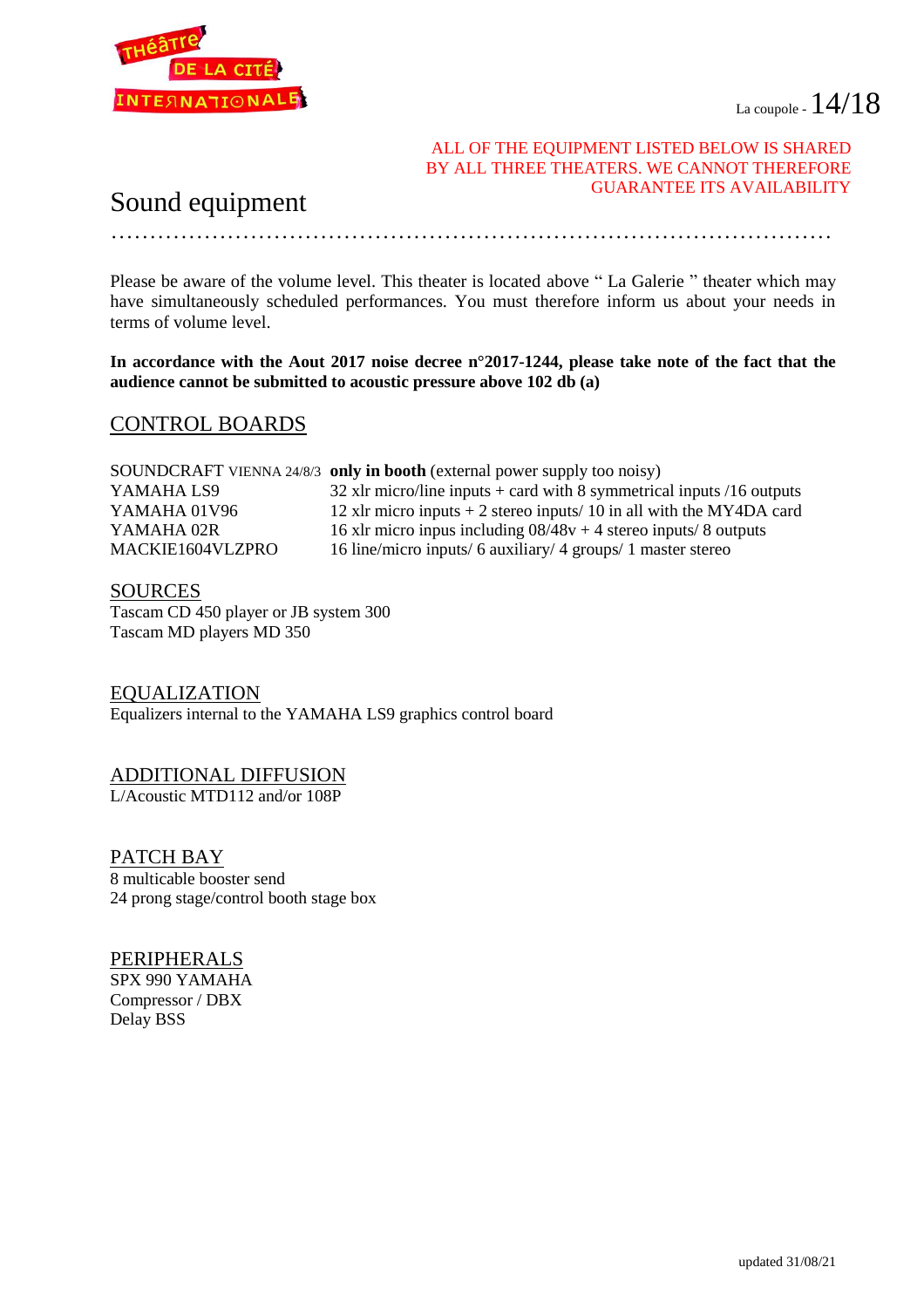



#### MICROPHONES

SHURE SM58, SM57, BETA 91 AKG SE300b, C451, RODE Micro HF SHURE UC and ULXP SENNHEISER Z EW100, SHURE, SENNHEISER and DPA capsules

#### **ACCESSORIES**

Mic table stands Little K&M mic sticks and stands Big K&M mic sticks and stands

#### **COMMUNICATION**

1 CLEAR-COM box in the lighting control booth 1 receiver in the control booth 1 receiver for house manager 1 mobile receiver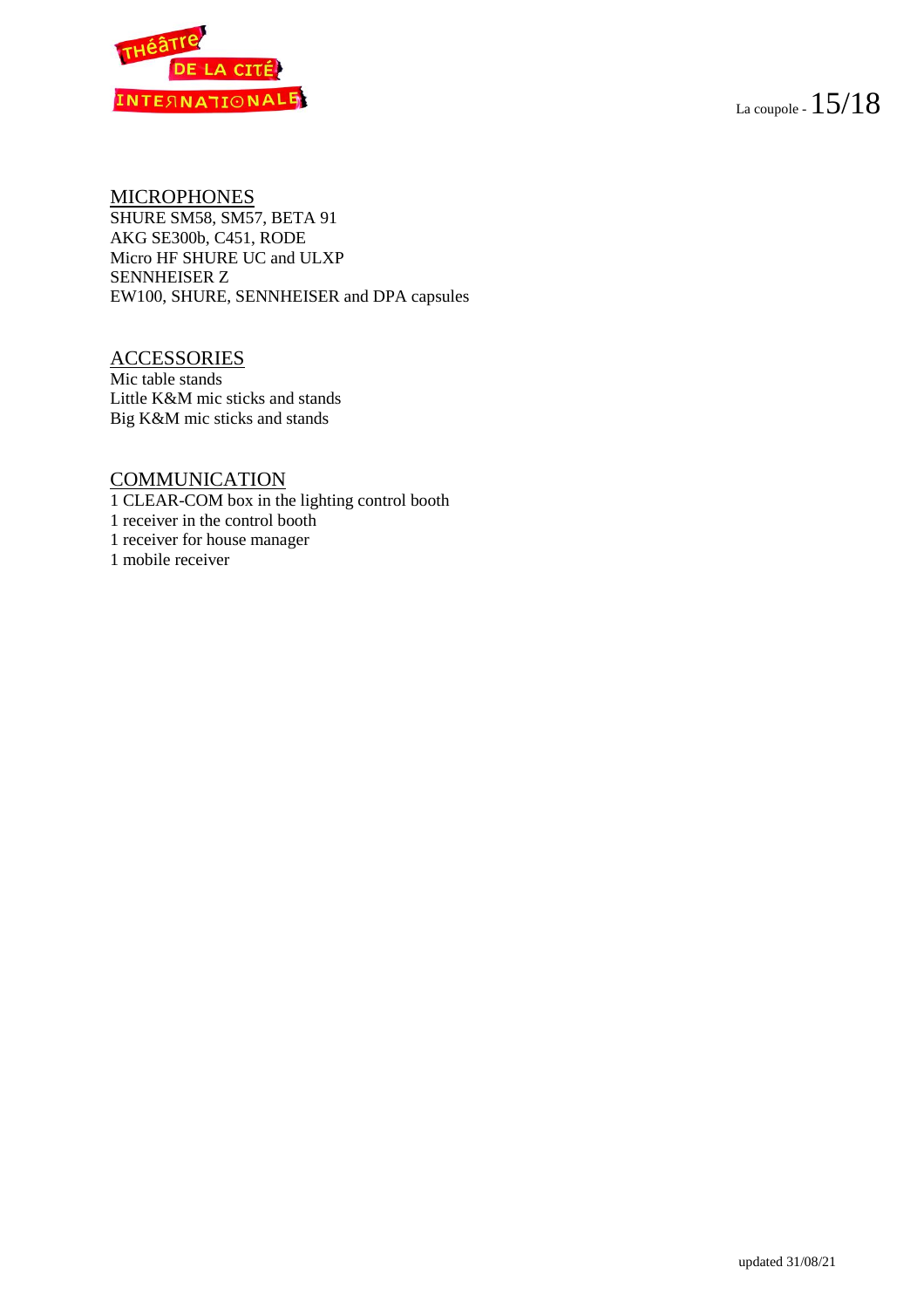La coupole -  $16/18$ 



#### ALL OF THE EQUIPMENT LISTED BELOW IS SHARED BY ALL THREE THEATERS. WE CANNOT THEREFORE GUARANTEE ITS AVAILABILITY

### Video equipment

…………………………………………………………………………………

#### VIDEOPROJECTORS

1 video projector Panasonic PTDX810 (0.8 à 5.6) 8000 Lumens

- 1 video projector Panasonic PTDX800 (0.8 à 5.6) 8000 Lumens
- 1 video projector Panasonic DLP Laser (0.8 à 5.6) 10000 Lumens

#### PROJECTION SCREENS

- 2 x aluminum frames with 4mx3m on foot
- 2 x canvasses projection 4mx3m
- 2 x canvasses backprojection 4mx3m
- 1 x projection screen Oray Butterfly 200x200 cm

#### SCREENS WITH TUNER

1 x LCD screen SHARP LC 46XL1E (130 cm diagonal) 1 x LCD screen combined with DVD JVC 22 inches 16/9

#### MONITORS 1 x Sony PVM 9010ME

## PLAYERS

4 x DVD players PIONEER DV610 Black 1 x DVD player/recorder HDD PIONEER DVR-500 HX-S 1 x DVD player/recorder Philips DVD-550-R75 1 x DVD player SAMSUNG

#### PERIPHERALS

1 x Mixer Digital Video Switcher Kramer 4x1 VP 41 1 x Splitter VGA 2 jacks 2 x Shutter DMX Wakbery

CONTROL BOARDS Video Roland V8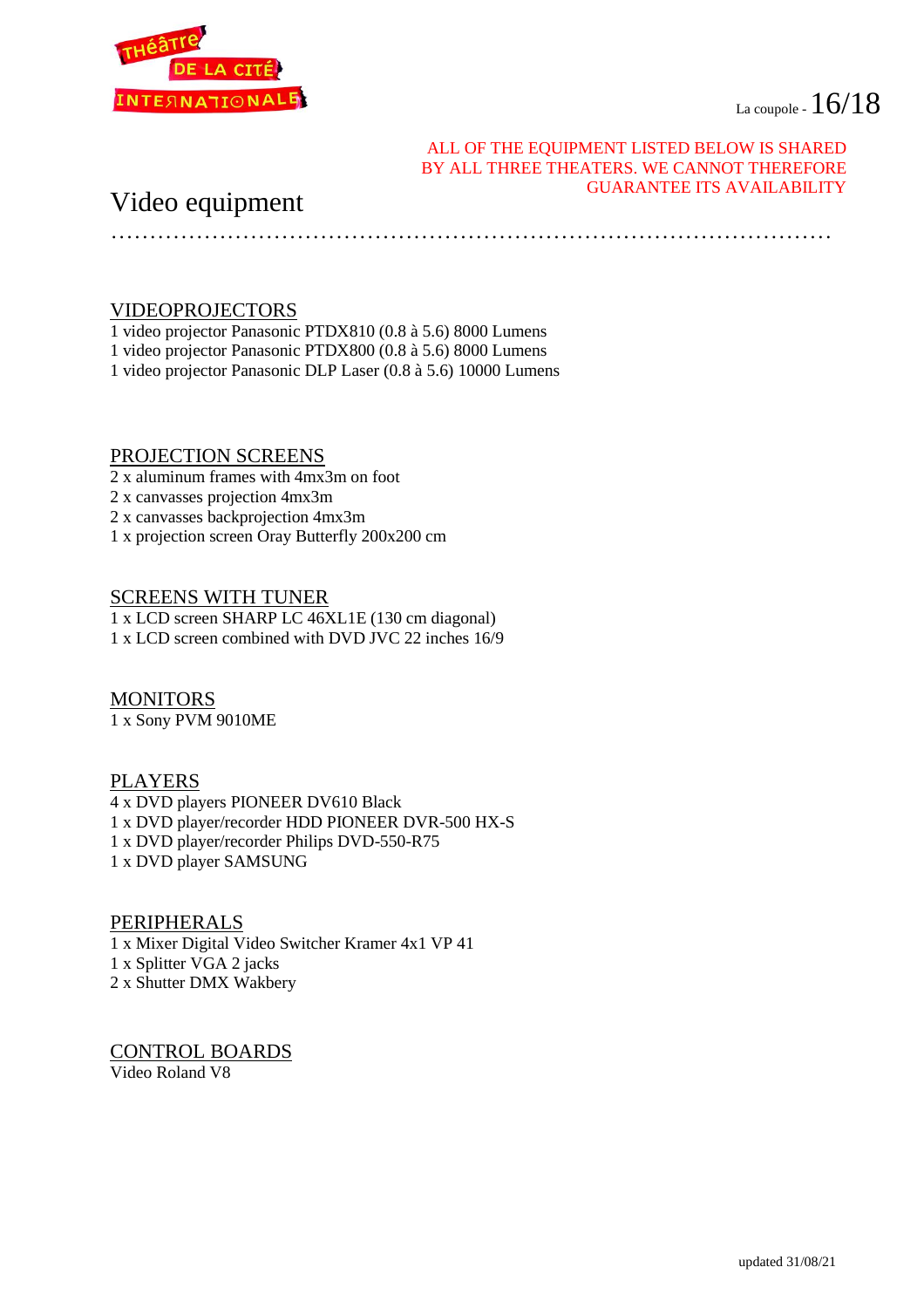

## Information about your show

#### …………………………………………………………………………………

#### **First category L type theater**

**To be returned to us at least 30 days before the performance with the M1 (A1/B) legal documents for your set and all other elements (curtains, accessories, etc.)** 

| Show:                                                                                                                          |                          |                                                          |
|--------------------------------------------------------------------------------------------------------------------------------|--------------------------|----------------------------------------------------------|
| Special effects                                                                                                                | Yes                      | N <sub>o</sub>                                           |
| Will you be using smoke bombs?<br>If yes, which ones :<br>Dryice<br>Oil<br>Smoke cartridges                                    | Yes<br>Yes<br>Yes        | N <sub>0</sub><br>N <sub>0</sub><br>No                   |
| Will you be using live flammes?<br>If yes, how many?                                                                           | Yes                      | No                                                       |
| Will you be using laser effects?<br>Will you be using firearms?<br>Will you be using water?<br>Will you be using snow effects? | Yes<br>Yes<br>Yes<br>Yes | N <sub>0</sub><br>N <sub>0</sub><br>N <sub>0</sub><br>No |
| If yes, which kinds?                                                                                                           |                          |                                                          |
| Will you be using sand?                                                                                                        | Yes                      | No                                                       |